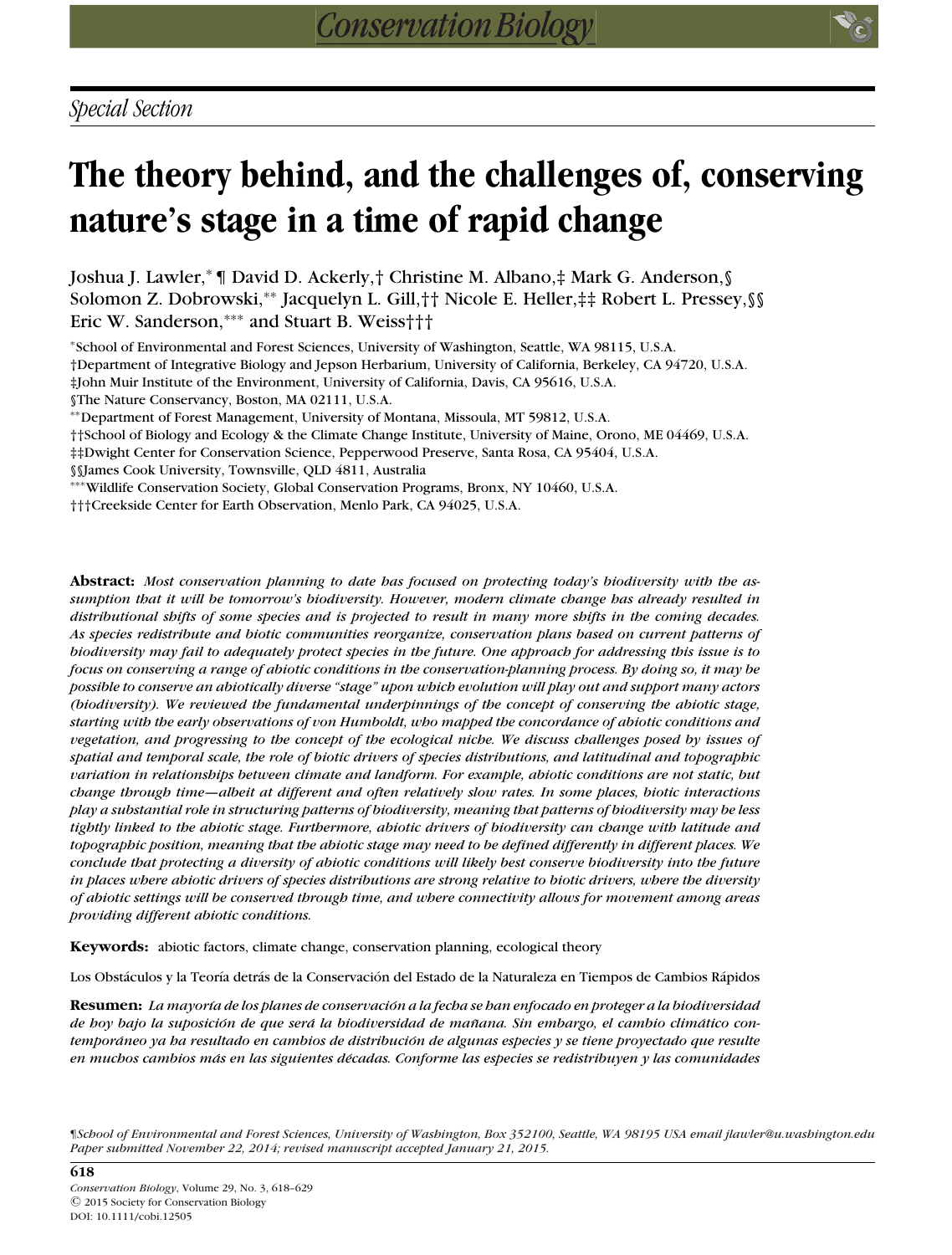*bioticas se reorganizan, los planes de conservaci ´ on con base en los patrones actuales de biodiversidad pueden ´ fallar en proteger adecuadamente a las especies en el futuro. Una estrategia para dirigirse a este tema consiste en enfocarse en la conservacion de una gama de condiciones abi ´ oticas durante el proceso de planeaci ´ on´ de la conservacion. Al hacer esto, puede ser posible conservar una "etapa" de diversidad abi ´ otica sobre ´ la cual actuara la evoluci ´ on y sustentar ´ a a muchos actores (biodiversidad). Revisamos los apuntalamientos ´ fundamentales del concepto de conservacion de la etapa abi ´ otica, comenzando con las observaciones iniciales ´ de von Humboldt, quien mapeo la concordancia de las condiciones abi ´ oticas y la vegetaci ´ on; y progresando ´ hasta el concepto de nicho ecologico. Discutimos los obst ´ aculos impuestos por los temas de escala espacial y ´ temporal, el papel de los conductores bioticos de la distribuci ´ on de las especies, y la variaci ´ on latitudinal y ´ topografica en las relaciones entre el clima y los accidentes geogr ´ aficos. Por ejemplo, las condiciones abi ´ oticas ´ no son estaticas, sino que cambian con el tiempo—no obstante a tasas diferentes y frecuentemente lentas. En ´ algunos lugares, las interacciones bioticas juegan un papel sustancial en los patrones de estructuraci ´ on de la ´ biodiversidad, lo que significa que los patrones de la biodiversidad pueden estar menos relacionados con la etapa abiotica. M ´ as all ´ a, los conductores abi ´ oticos pueden cambiar con la posici ´ on topogr ´ afica y la latitud, lo ´ que significa que la etapa abiotica necesitar ´ a definirse diferentemente en lugares distintos. Concluimos que ´ proteger una diversidad de condiciones abioticas probablemente conserve de mejor manera a la biodiversidad ´ hacia el futuro en lugares donde los conductores abioticos de la distribuci ´ on de especies son fuertes en relaci ´ on´ con los conductores bioticos, donde la diversidad de configuraciones abi ´ oticas se mantendr ´ an a lo largo del ´ tiempo, y donde la conectividad permita movimiento entre areas que proporcionan diferentes condiciones ´ abioticas. ´*

Palabras Clave: cambio climático, condiciones abióticas, planses de conservación, teoría ecolótigico

# **Introduction**

In the past, as climates changed, many species' distributions shifted to track suitable conditions. In response to these shifts, plant and animal community composition changed, sometimes resulting in new groupings and ecosystems—including associations with no modern analog (Williams et al. 2001). Current greenhouse-gas concentrations exceed those experienced on earth over the last 800,000 years (IPCC 2013). Species ranges are already changing in ways that are consistent with observed climate change (Pinsky et al. 2013). Forecasts of species range shifts, changes in biota, and novel climates and communities highlight the transient and dynamic nature of the ecosystems and communities that until recently, ecologists and conservation practitioners have treated as relatively static (Svenning & Sandel 2013; Heller & Hobbs 2014). Such a realization calls into question the way most systematic broad-scale conservation planning has been done.

To date, most systematic conservation planning has focused on protecting today's biodiversity by prioritizing places that are particularly rich in endemic species (Myers et al. 2000) or sets of areas that collectively represent as many species or ecological systems as possible (Margules & Pressey 2000). Another approach has been to focus on areas of less human influence, so-called wild places or wilderness areas (Sanderson et al. 2002). In nearly every case, however, the current distribution of biota lie at the heart of conservation plans. Large networks of protected areas may capture future species distributions well, despite the large changes that are likely to occur (Hole et al. 2009). Alternatively, current reserves may fail to adequately protect the biodiversity of a future altered by climate change (Araújo et al. 2004; Williams et al. 2012). Thus, studies have begun to try to anticipate projected impacts of climate change on species distributions and to integrate those shifts into the conservation-planning process (e.g., Phillips et al. 2008).

One potentially promising approach to addressing climate change in the conservation-planning process involves selecting areas to protect biodiversity based on the distribution of abiotic conditions (e.g., climate, geology, topography) (Hunter et al. 1988; Mackey et al. 1988; Kirkpatrick & Brown 1994). Areas that represent a diversity of current abiotic conditions will likely provide the diversity of environments needed to support future biodiversity, even if the climatic conditions and species in those areas change (Ackerly et al. 2010; Anderson & Ferree 2010; Beier & Brost 2010). Here after, we refer to this approach as conserving nature's stage. Hutchinson provided the metaphors of the "ecological theatre" and the "evolutionary play" (Hutchinson 1965). Here, we merely extend those to include the abiotic stage. Abiotic settings are important both for providing a set of diverse places for today's species to exist and for the on-going evolution of species. The conserving-nature'sstage approach may be applied in two primary ways. First, the conservation of areas with localized abiotic diversity may support a higher number of species and may also allow species to move short distances to track suitable habitat. Second, the conservation of different abiotic settings may ensure that biota adapted to those settings are represented in conservation plans today and in the future. We reviewed ecological observations and theory to provide a foundation for this basic idea of protecting abiotic diversity as a means of protecting biodiversity in a changing climate. We discuss the conditions under which such a strategy will most likely be successful and some of the challenges to applying the strategy in practice.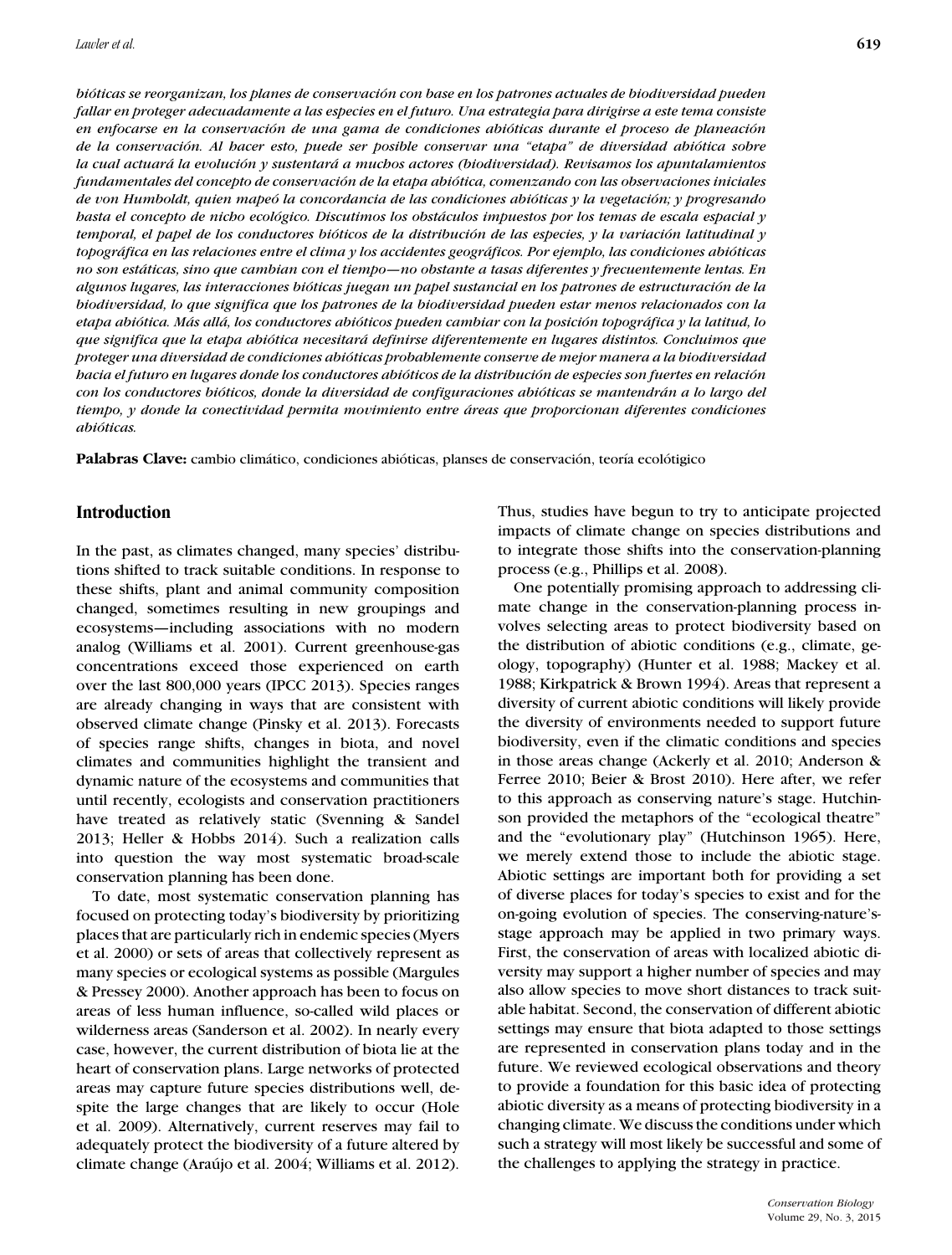# **Abiotic Drivers of Ecological and Evolutionary Patterns and Processes**

# **Early Observations**

Although early observations date as far back as the ancient Greeks (Essenwanger 2001), the botanist Karl Ludwig Willdenow was perhaps the first to recognize the dominant role of climate in determining the geography of plants, postulating that vegetation was organized in latitudinal and elevational zones (Willdenow 1805). In the early 19th century, Alexander von Humboldt set out to test Willdenow's theories and was the first to empirically map concordance between vegetation and the abiotic environment in the *Essay on the Geography of Plants,* an exploration of the elevational belts of vegetation on Mount Chimborazo in the Andes (Jackson 2009) (Fig. 1). These initial concepts were formalized into various climate (e.g., Köppen's climate classification [Peel et al. 2007]) and biome (e.g., Holdridge [1947] life zones) classification schemes based on concordant patterns of climate and vegetation.

# **Species and Their Environments**

Ecologists at the start of the 20th century also focused on the links between the abiotic and the biotic. Clements (1916) developed a theory of vegetation succession that posited that plant communities moved as a unit toward a climax state that depended on environmental conditions like climate, soil, and geology. In contrast, Henry Gleason (1926) saw plants as following individual trajectories with respect to environmental conditions. Paleoecological studies of how plant communities have formed and disassociated with past climatic changes tend to bear out the Gleasonian view (e.g., Brubaker 1989). The contrast between Clements and Gleason about what controls how plant communities change is often seen as a foundational shift in ecological thinking, but underneath the differences, we see consensus about the importance of the abiotic template for shaping the biological responses of organisms (Eliot 2007).

Robert H. Whittaker's work a generation after Clements and Gleason was an effort to map the environmental gradients that shape plant communities (e.g., Whittaker & Niering 1965; Whittaker 1967). Many of the gradients that concerned Whittaker were geophysical, particularly slope, aspect, and soil moisture. He showed that by mapping these gradients and then mapping the distributions of plants, and plant communities, one could infer drivers of community shifts. Austin (e.g., 1977, 1985) furthered understanding of the role of abiotic gradients in structuring plant communities and determining species distributions, leading efforts to statistically link the patterns to their respective drivers.

Animal ecologists too recognized the influence of abiotic factors on species distributions. Grinnell (1917) emphasized the role of the environment—as shaped by climate, landform, and vegetation—in shaping species' geographic ranges and local habitat distributions. Hutchinson (1959) refined these ideas in his semiquantitative definition of the ecological niche as the set of conditions and resources required for a species to survive; his focus was on local abiotic factors and the distribution of food resources.

# **Abiotic Drivers of Species Distributions and Patterns of Species Diversity**

Since Hutchinson, evidence about how abiotic environments and gradients structure ecological communities has continued to accumulate. Latitude, elevation, geology, soil, and topography all influence climate and the availability of resources, and together they influence species composition. By 2014 thousands of empirical studies exploring how abiotic factors affect species diversity and species distributions had been published (e.g., Francis & Currie 2003; Tittensor et al. 2010; Supporting Information for additional citations).

Through its effects on temperature and solar insolation, topography influences water balance and energy availability, which in turn affect abiotic and biotic diversity. For example, steep elevational gradients drive high beta diversity in birds and mammals in the western hemisphere (Melo et al. 2009), and climate and topography are strongly associated with beta diversity of mammals both in North America (Qian et al. 2009) and Europe (Svenning et al. 2011). High beta diversity has also been observed to correspond with fine-scale variation in soils (e.g., Fernandez-Going & Harrison 2013), geology (Anderson & Ferree 2010), and aspect (Gallardo-Cruz et al. 2009) nested within coarser scale climatic, topographic, or elevational gradients.

Geology is an important determinant of the location and diversity of soils, and through soil a determinant of different habitat types (Kruckeberg 2002). Geology shapes species diversity patterns through its influence on the chemical and physical properties of soil and water and by creating topography that redistributes energy and water that results in predictable weather patterns and microclimates. Geology also impacts nutrient availability, pH, and the concentration of toxins, which can, in turn, influence species distributions and the evolution of biota. For example, streams carrying dissolved limestone  $(CaCO<sub>3</sub>)$  are buffered from decreases in pH resulting from acid deposition and therefore tend to be more hospitable to amphibians with acid-sensitive larva and to mussels that require calcium for basic metabolic function and shell building (Whittier et al. 2008). Calcareous grasslands often support a richer flora and fauna than do acidic grasslands (Harper 1977), although the reverse is true in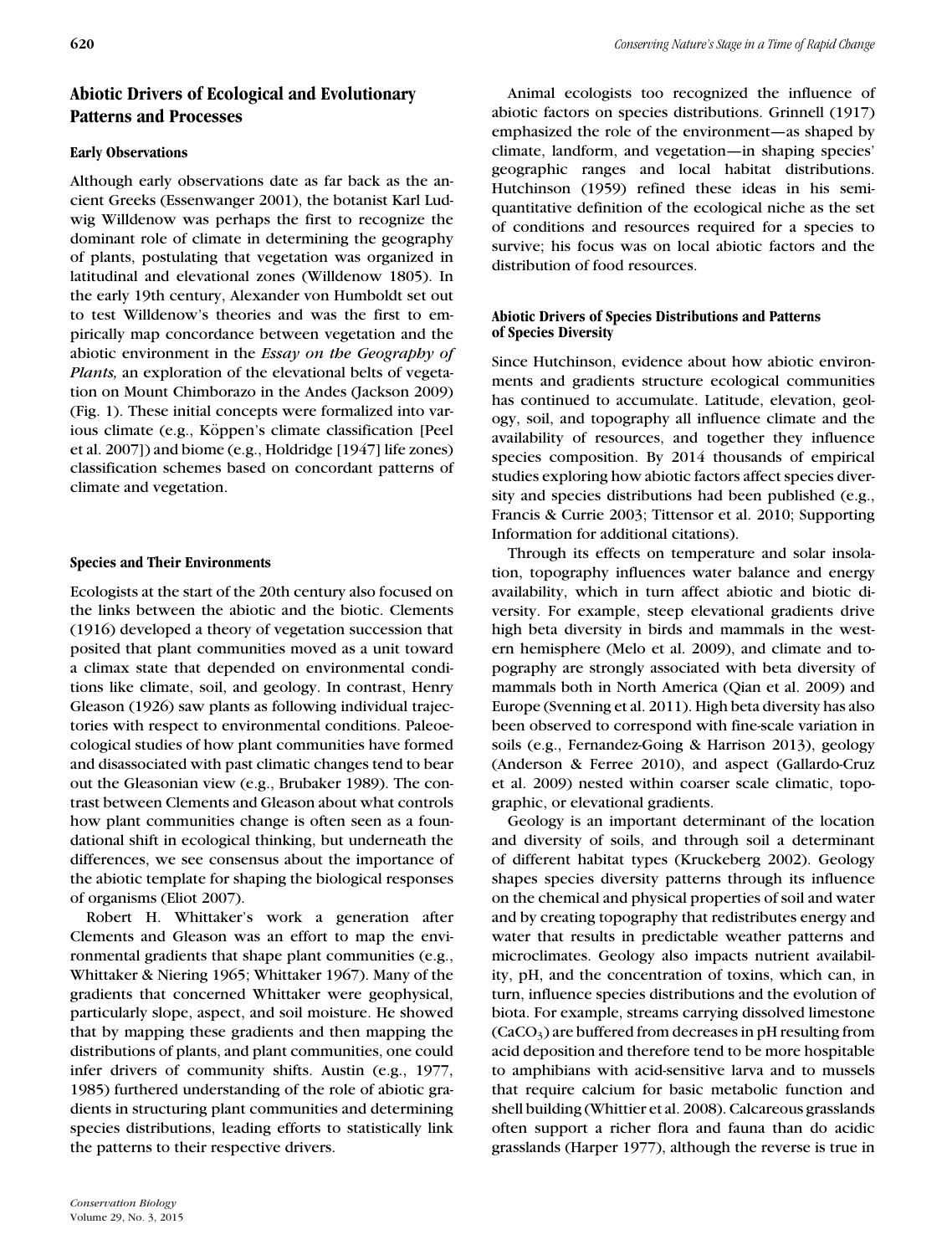

*Figure 1. Alexander von Humboldt's vegetation of the Andes (source: Anne Buttimer, Alexander von Humboldt and planet Earth's green mantle, Cybergeo : European Journal of Geography [online]. Epistemology, history, teaching document 616. Available from http://cybergeo.revues.org/25478, doi:10.4000/cybergeo.25478. Online since August 2012 [accessed January 2015]).*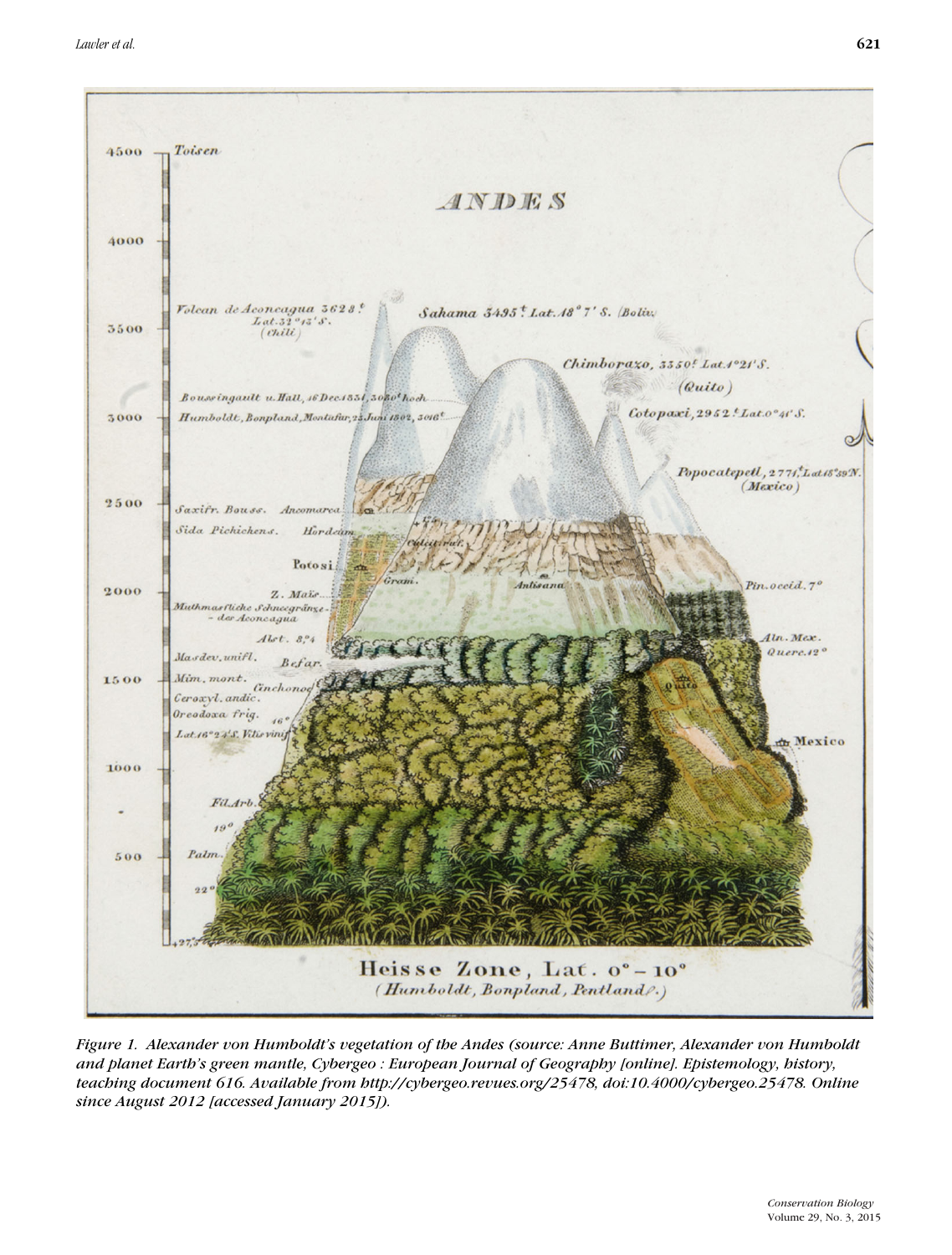some acidic grasslands in the southeastern coastal plain of the United States (Noss 2013).

At a very fine, or microscale, abiotic forces interact to define the environmental conditions experienced at a site or by an individual organism. For example, organisms experience the climate near the ground, with all the complexities of the land surface (Geiger et al. 2009). The hierarchical filtering of energy and water fluxes follows deterministic atmospheric processes and environmental biophysics from large-scale weather systems down to the scale of organisms. Elevation lapse rates, associated orographic precipitation, regional and local advection of relatively warm or moist air, insolation loads across aspect and slope, cold air drainage, interactions with plant canopies, evapotranspiration, and the energy balance of organisms themselves all affect microclimates (e.g., Campbell & Norman 1998; Geiger et al. 2009; Dobrowski 2011), and thus which species are supported in a given place. For example, cushion plants can modify microclimates in alpine environments, moderating substrate temperatures, increasing soil moisture, and facilitating the establishment of other herbaceous species (Cavieres et al. 2007).

A key nexus between climate and soils is through water-holding capacity, a function of soil depth and texture. Particularly in seasonally arid environments, water-holding capacity defines the balance between actual evapotranspiration and climatic water deficit, which in turn are primary determinants of vegetation composition and physiognomy (Stephenson 1998). At fine spatial scales, variation in water-table depth and soil water-holding capacity can generate heterogeneity in both water deficit and surplus and thus strongly influence plant species distributions in a variety of plant communities (Silvertown et al. 1999; Araya et al. 2011). All these examples illustrate that species abundance and compositional types are highly influenced (and predicted) by the interactions of climate, geography, geology, and biota across scales. These factors interact to create a diversity of geophysical types (abiotic settings) that have been used in conservation planning (e.g., Kirkpatrick & Brown 1994; Noss et al. 2002; Anderson et al. 2015 [this issue]).

#### **Topographic and Geologic Diversity and Evolutionary Processes**

Topographic diversity influences evolutionary processes in multiple ways. For example, areas of rapid species diversification have been associated with strong elevational or coastal gradients (Cowling & Pressey 2001; Davis et al. 2008). Topographic diversity has also influenced the movement of species during past climatic changes. As climates changed in the past, topographic variation, in the form of mountains and valleys and plateaus and basins served as refugia for species (Stewart & Lister

2001). These large areas often harbored climates that were more similar to ones that species had previously experienced either because they generated a diversity of climates or because they were climatically different or decoupled from their surrounding landscape (Ashcroft 2010). Similarly, finer-scale aspects of topography such as swales, hollows, cliffs, hills, and specific aspects may act as microrefugia (Ashcroft 2010; Dobrowski 2011; Keppel et al. 2012). Isolation and divergence of species within refugia has had significant genetic and evolutionary consequences (Hewitt 2000), and the presence of refugia has been linked to patterns of beta diversity from local (Eriksson 2000) to continental (Svenning et al. 2011) scales. Topographic diversity also strongly influences the velocity of climate change (see following section), which is lower in topographically complex environments. High levels of species richness and endemism have been observed in areas that experienced low climate change velocities during the Quaternary period (Sandel et al. 2011) including the relatively flat terrain of southeastern coastal plain of North America (James 1961), where climatic buffering from the Atlantic and Gulf stream lowered the climate velocities (Grimm et al. 2006).

Geologies and soils also affect the processes of natural selection, speciation, and extinction (Davis et al. 2008). Many species and communities are associated with specific soil types or geologies (Kruckeberg 1986; Rajakaruna 2004). For example, 246 serpentine endemics have been documented in the state of California alone (Anacker et al. 2011). Gypsum and limestone soils have also been found to support distinctive plant species and communities (Kruckeberg 2002). Furthermore, the intersections of soil types and elevation zones can be important areas for speciation. These areas provide opportunities for interspecific interactions that can affect evolutionary processes.

#### **Climate Refugia, Topography, and Climate Velocities**

Climate refugia—sites that can support isolated populations of species within favorable microclimates during periods of unfavorable regional climate—have been highlighted as potentially useful components of a conservation plan to address climate change (Dobrowski 2011; Keppel et al. 2012). It is presumed that in the past, these microrefugia allowed for postglacial colonization via local dispersal (Hampe & Jump 2011). Paleoecological evidence for climate refugia is extensive and suggests that a number of taxa requiring relatively warm climates were able to persist during the Pleistocene at higher latitudes than previously appreciated (Stewart & Lister 2001; Dobrowski 2011). These findings have spurred interest in understanding if and how climate refugia may promote the long-term maintenance of biodiversity under future climate warming.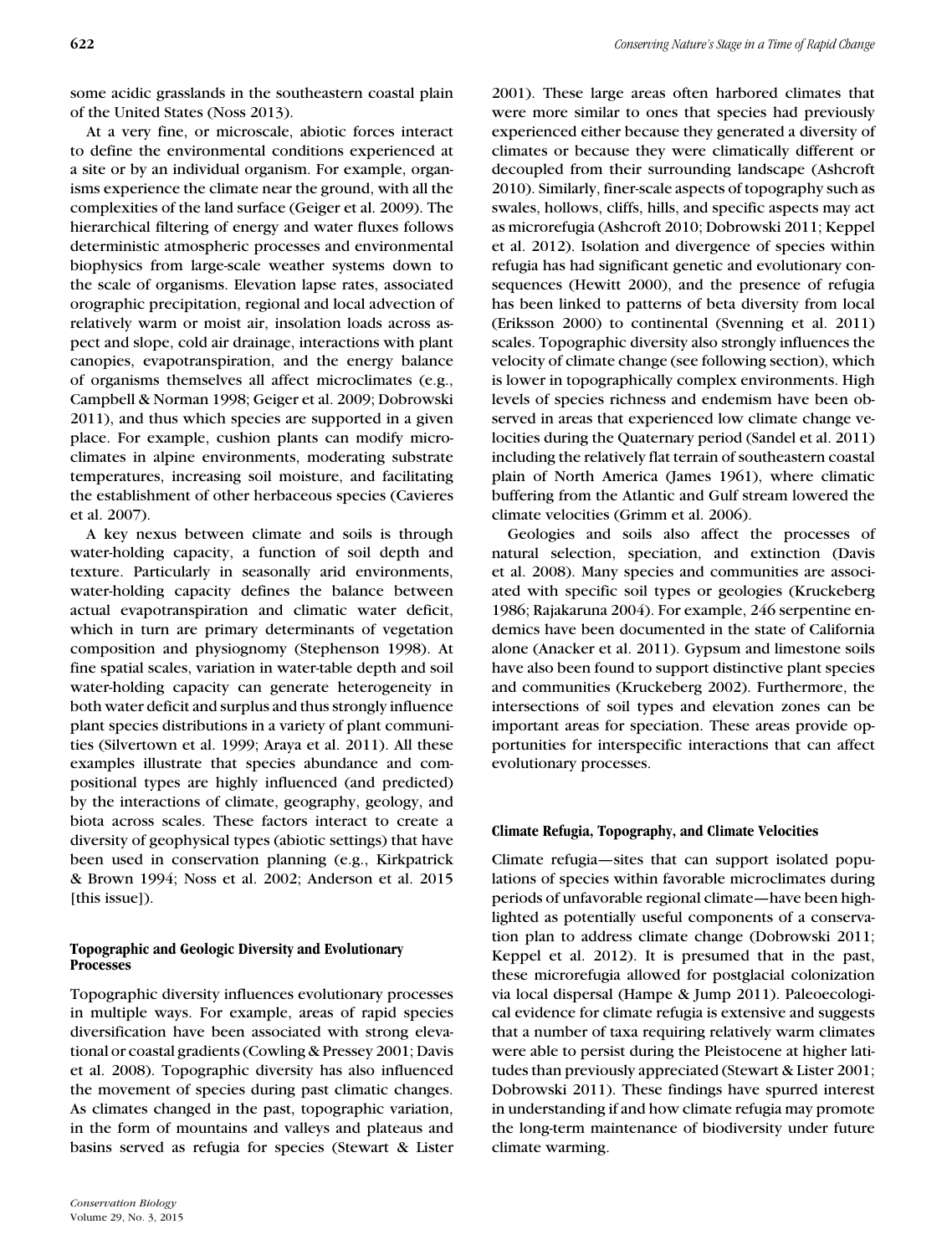A common thread in both the abiotic diversity and the climate refugia literature is the role of landscape heterogeneity in promoting species persistence under changing environmental conditions. Studies exploring fine-grained spatial variability in temperature and moisture in areas of complex terrain suggest that spatial variability in climate may exceed the range of warming expected over the next century (Loarie et al. 2009) and that this variability provides the potential for spatial buffering of climate-change impacts through local dispersal (Scherrer & Körner 2010; Lenoir et al. 2013).

Climate-change velocity (Loarie et al. 2009) has been suggested as one metric for use in identifying climate refugia. It is calculated by dividing the rate of climate change through time (e.g., degrees Celsius per year) by the spatial gradient in climate at that location (e.g., degrees Celsius per kilometer). The calculation yields an estimate of the velocity in kilometers per year and direction an organism would need to move to stay within an isocline of a given climate variable. Estimates of climatechange velocity have been derived for temperature and precipitation globally (Loarie et al. 2009) and for the climatic water balance for the conterminous United States (Dobrowski et al. 2013). Areas with low projected future climate velocities may be more likely to serve as climate refugia than areas with high projected future climate velocities.

# **Use of Abiotic or Geophysical Settings to Conserve Biodiversity in a Changing Climate**

## **Temporal Scale**

One of the principal assumptions made when conserving the abiotic stage is that the geophysical elements that define the stage will remain significantly differentiated as the climate changes. That is, it is assumed that even though the players may change, the existence of multiple abiotic settings will persist. However, no abiotic property is truly stable through time. Rather, like biodiversity, geodiversity is dynamic, changing at rates ranging from short, ecological time scales (years, decades, or centuries) to longer, geological timescales (thousands to millions of years). Moreover, over long time scales, climatic conditions help shape geophysical diversity. That said, the rate of current and predicted warming exceeds that of the Holocene (IPCC 2013; Marcott et al. 2013), which is more rapid than many geological processes that influence organisms (Corenblit et al. 2011). Even so, the durability of various abiotic settings will range from centuries to millions of years (Gill et al. 2015 [this issue]), which, on the whole, is slower than the ecological and evolutionary processes shaping biodiversity.

#### **Spatial Extent**

The scale at which one defines sets of abiotic conditions to be used as targets for conservation planning has the potential to strongly influence the degree to which the conservation of abiotic targets will conserve biodiversity. Perhaps the most important consideration is that some drivers are more important at broad extents and others over relatively small areas (Benton 2009). Whittaker et al. (2001) proposed a hierarchical framework for discussing the influence of different drivers on patterns of biodiversity (Table 1). At continental to regional extents, climate is often a primary factor influencing the distribution of species (McGill 2010). At regional to landscape extents, soils and topography tend to play stronger roles. At finer extents (landscape to local) the influences of biotic interactions and abiotic or biotic disturbances tend to become increasingly important. Thus, different drivers of heterogeneity may need to be considered when defining abiotic conditions as conservation targets at different scales.

#### **Latitude**

The relative importance of different drivers of biodiversity is also likely to vary by latitude. For example, the effects of elevation on species distributions and community composition are particularly strong in the tropics where reduced seasonality leads to stronger effects of elevational gradients in mean temperature (Janzen 1967; Ghalambor et al. 2006). Edaphic gradients tend to be strongest in low-latitude, semi-arid regions because water-holding capacity (soil texture and depth) takes on greater importance in driving species patterns as dry season length increases (Balvanera & Aguirre 2006). By contrast, the effect of aspect on climatic conditions is greatest at mid-latitudes (Holland & Steyn 1975).

## **Topography**

Spatial gradients in climate are likely to be relatively stable (e.g., higher elevations will remain cooler than lower elevations) even as overall climatic conditions change. However, the magnitude and significance of these gradients is likely to shift in some cases. For example, changing macroclimatic and oceanographic conditions may affect wind patterns, the formation of storm fronts, and overall precipitation and temperature. Such macroclimatic changes will, in many cases, affect meso- and topoclimates as they interact with landforms. Shifts in the strength, direction, or moisture content of prevailing winds can dampen the magnitude of orographic and rainshadow effects (Luce et al. 2013). Thus, some gradients that are now important for defining current patterns of species diversity may be less important for defining them in the future, or vice versa.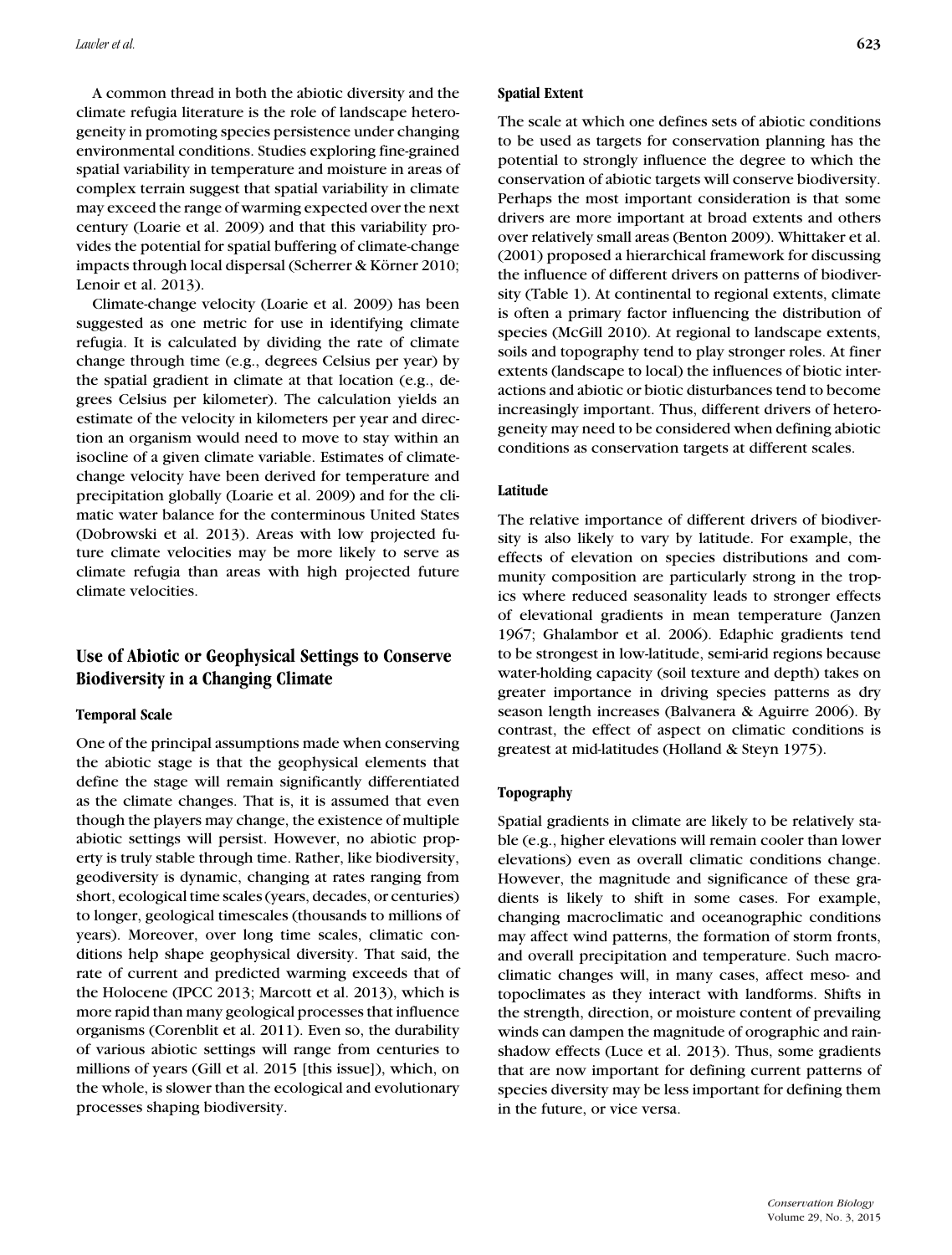| Spatial scale                 | Phenomena                                                                  | Explanatory variables                                                                                                                  |
|-------------------------------|----------------------------------------------------------------------------|----------------------------------------------------------------------------------------------------------------------------------------|
| Local                         | species richness within local communities<br>or patches                    | microenvironmental (e.g., microclimates as<br>defined by microtopography and<br>vegetation) and biotic interactions (e.g.,<br>grazing) |
| Landscape                     | turnover of species between communities<br>or inventory of whole landscape | topography, catena effects, soils,<br>disturbance (e.g., fire)                                                                         |
| Regional                      | differential overlap of species or ranges<br>(e.g., latitudinal gradients) | water-energy dynamics, climate and<br>physiographic modification of same, and<br>residual historical patterns                          |
| Inter-regional or continental | replacement of higher taxa (e.g., placental<br>mammals by marsupials)      | plate tectonics, major environmental<br>change (catastrophic or otherwise)                                                             |

**Table 1. Hierarchical schema of drivers of biodiversity at multiple spatial scales modified from Whittaker et al. (2001).<sup>∗</sup>**

∗*Biodiversity and its drivers at local, landscape, and regional scales are most pertinent to the majority of conservation-planning activities.*

## **Strong Biotic Drivers**

One assumption of the abiotic stage approach is that as long as a diversity of abiotic settings is preserved, the actors can sort themselves as they will, maintaining overall biodiversity. We know, however, that patterns of biodiversity are not solely a function of abiotic conditions; they are also the result of biotic interactions (Blois et al. 2013), including interactions with people. The actors, or species, in a stage-based conservation approach may themselves play a role as drivers of environmental change, both through the manipulation of the abiotic environment and through strong biotic interactions. Keystone species (Mills et al. 1993), especially ecosystem engineers (Jones et al. 1996) and foundation species (Ellison et al. 2005), may alter the properties of the stage, such as hydrology, soil formation, weathering rates, and even topography (e.g., sand dunes, coastal barriers). Additionally, climate change is expected to lead to spatial and temporal mismatches in species interactions, disrupting specialized or reciprocal interactions and altering the strength of interactions (Lurgi et al. 2012).

The paleoecological record shows that novel associations and biotic interactions can form during intervals of abrupt environmental change (Gill et al. 2009; Blois et al. 2013), which may have important impacts on community composition, ecosystem function, and even rates of speciation (Woodburne 2010). On geologic timescales, mass extinctions tend to result in ecological homogenization, producing communities dominated by generalists with broad environmental niches (Chen & Benton 2012). As we enter Earth's sixth mass extinction (Barnosky et al. 2011), biotic interactions may substantially complicate conservation efforts. Even if a diversity of abiotic settings is conserved, the rates of change may be so great and disturbances so widespread that biotic communities will become more homogenized, at least in the near term.

# **Connectivity**

Humans are also a strong driver of species distributions. A sophisticated focus on conservation of abiotic

diversity must consider that species will not be able to move through or around human structures to track suitable locations on the abiotic palette, especially as human activities shift in response to climate change. Conservation efforts will be required to ensure on-going connectivity and to mitigate the effects of human responses to climate change. Creating connectivity between reserves is one of the most-often suggested climate-adaptation strategies (Heller & Zavaleta 2009). Populations linked across climatic gradients are more likely to maintain genetic diversity and to experience in situ adaptation (Sgrò et al. 2011). This is because abiotic diversity is an important source of genetic variation in populations. Gene flow among populations spanning diverse abiotic conditions will increase genetic variability within sites.

Range shifts may occur more easily when there is connectivity across climatic gradients. Populations that can sequentially colonize areas along temperature or rainfall gradients may be better able to keep pace with climate change (e.g., Beier 2012). In topographically complex areas, climatic gradients can be linked across short distances, whereas in flat areas, the distances to link climatic gradients will be greater (Loarie et al. 2009). Brost and Beier (2012) used least-cost path modeling to design linkages between areas with similar abiotic conditions and across areas with different abiotic conditions and compared the results to linkages designed for focal species. They found that corridors linking areas with similar abiotic conditions performed well for most, though not all, species, whereas focal species corridors did not adequately connect areas with similar abiotic conditions.

# **How to Use Abiotic Settings in Conservation Planning for Climate Change**

If conservation efforts are to succeed in the face of climate change, conservation practitioners will need planning approaches that address how organisms respond to changing conditions. Shakespeare (1599) gave us the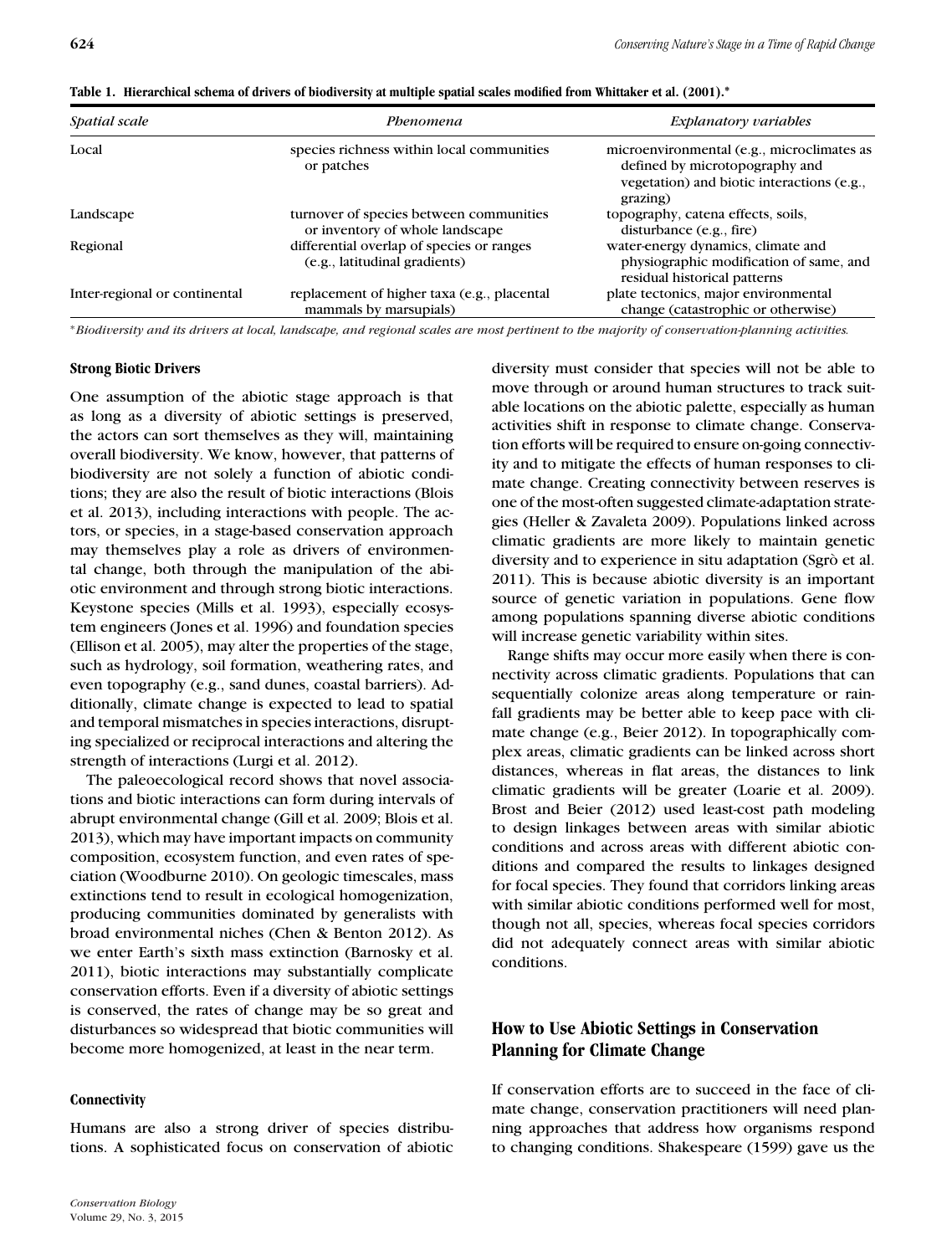

*Figure 2. Conservation of the ecological play (sensu Hutchinson 1959) requires conservation actions directed toward the stage (framed here as geophysical diversity), the actors (i.e., biodiversity), and the play itself, including the interactions among species and between species and the environment. The landscape actions that address the latter must in particular account for issues of size and configuration to engender large enough, dense enough populations with strong interactions, including the actions of species (e.g., ecosystem engineers), that can shape the geophysical stage.*

description: "All the world's a stage,/ and all the men and women merely players:/ They have their exits and their entrances;/ And one man in his time plays many parts . . . ." In 1965 G. Evelyn Hutchinson extended this to the metaphor of the ecological theater and the evolutionary play. Plants and animals are the actors in the ecological theater, and indeed climate change will re-sort them by requiring species to move, which will likely lead to the formation of novel communities and ecosystems (sensu Hobbs et al. 2006) (Fig. 2).

Given what we know about how abiotic diversity drives patterns of biodiversity, it is reasonable to suspect that protecting a diverse abiotic stage will, to some degree, support greater biodiversity today and into the future. Topography, geology, and edaphic conditions will always be part of the ecological stage and will strongly structure the microclimates experienced by species, even as the synoptic-scale climate is changing. The rate of change for most geophysical elements will be slower (relatively speaking) than the capacity of biota to move, which may not be fast enough to keep pace with forecasted climate change in the coming centuries. Therefore, there may be some instances when protecting the stage will work better to conserve biodiversity than species-based approaches.

Although protecting the stage makes intuitive sense as a strategy to address climate change—and is supported by fundamental principles of ecology—there is yet little empirical evidence that protecting elements of abiotic diversity will result in the protection of future or current biodiversity. Truly testing the former is, of course, impossible. However, it is possible to determine whether areas selected to protect a diversity of abiotic conditions will protect current species, communities, and ecosystems. Results of such tests have been mixed (Beier et al. 2015 [this issue]). Furthermore, Schloss et al. (2011) found that unique combinations of abiotic conditions (abiotic settings) produced spatial patterns that were well aligned with basic vegetation types but that sites selected to most efficiently protect these abiotic setting did a poor job of protecting individual species.

We know that protecting the stage will be more successful where the stage has not been significantly disrupted by anthropogenic activity (Sanderson et al. 2015 [this issue]). The degree to which humans have altered the landscape and moved or removed species will affect the success of conserving nature's stage. For example, if a large portion of a region is dominated by urban and agricultural development and infrastructure, conservation plans based on abiotic settings may highlight too many areas in which conservation will be less effective and may easily miss areas with remnant populations of species. This is a limitation of all coarse-filter approaches and is one with which the conservation community is quite familiar.

In addition, conserving nature's stage will likely be a more successful strategy where abiotic drivers play a stronger role than do biotic drivers or historical factors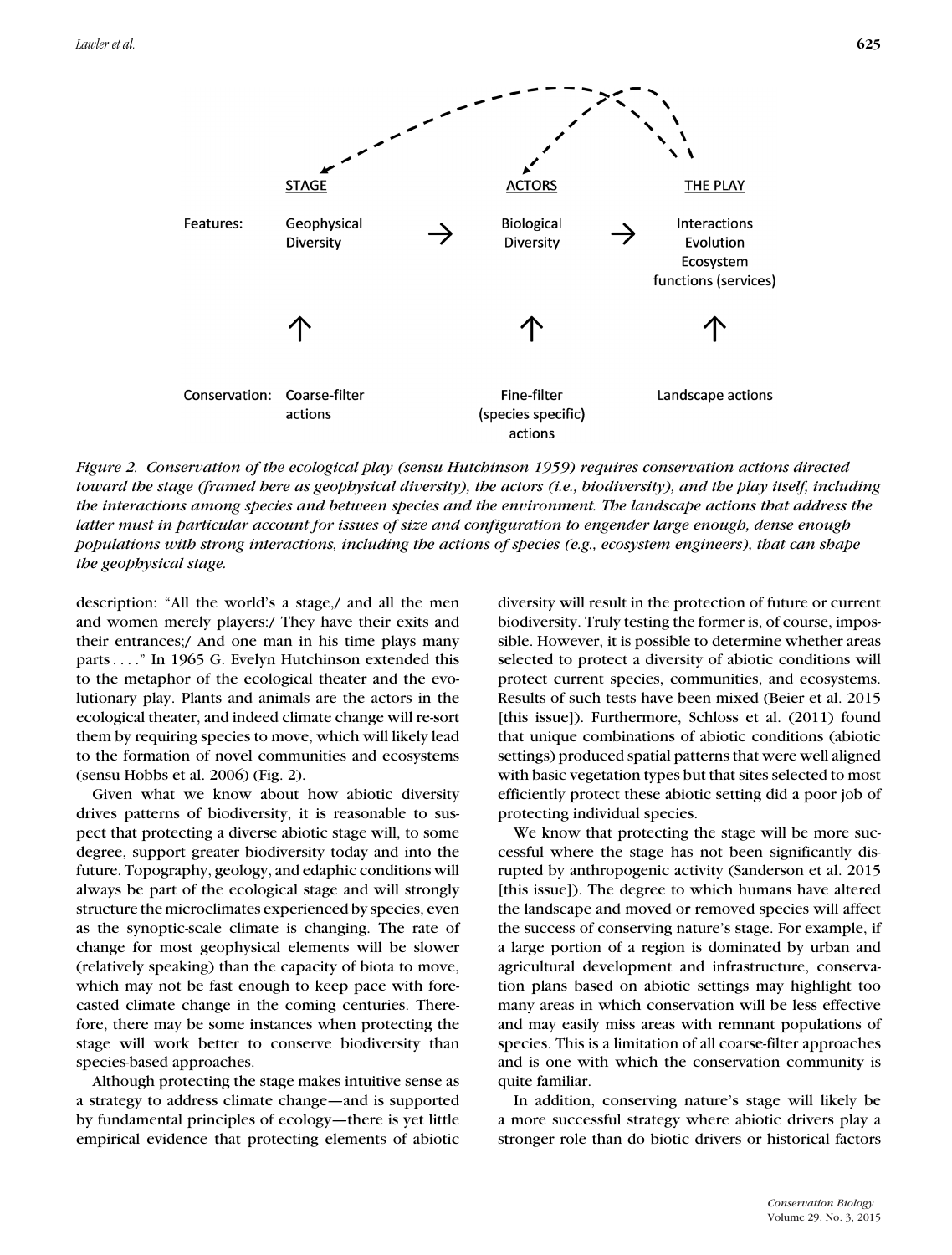in structuring patterns of biodiversity. In areas where biotic interactions play a large role in determining species distributions, abiotic settings may show little correspondence with patterns of today's biota and may not play a large role in defining future biodiversity. Even in areas where abiotic patterns are the main drivers today, biotic interactions could become more important in the future. For areas where we know that biotic processes have particularly strong impacts on biotic patterns, it may be wise to rely more heavily on alternative approaches to conservation planning that involve modeling climate impacts on species distributions or vegetation patterns or to protect large tracts of land that can provide spatial and temporal refugia from predators and competitors.

Even in places where abiotic drivers of biotic patterns are strong relative to biotic drivers, conserving abiotic diversity alone will not be sufficient for protecting biodiversity in a changing climate. Theory and practice both suggest that conservation of different abiotic settings must always be complemented with conservation efforts that attend to species themselves, particularly species sensitive to human actions and landscape interventions. Humans too will be changing their actions as the climate changes (Watson et al. 2013). The conservation of abiotic diversity is not meant to preclude focal-species conservation efforts, but rather to enhance them.

This, however, raises an important question. If current patterns of biodiversity are closely tied to patterns of abiotic diversity, shouldn't conservation plans designed to protect current biodiversity protect the stage underlying it? This question can be easily addressed. Anderson et al. (2015) demonstrate how existing conservation plans developed by The Nature Conservancy in the U.S. Pacific Northwestern already account for more than 90% of the abiotic diversity in the region. Thus, specifically adding abiotic settings into the conservation-planning process might not make a dramatic difference in the area required. It may, however, highlight some places that are not necessarily important to species today (e.g., because of extirpations) but that could be important to different species in the future and highlight abiotic settings that are unrepresented in current portfolios (Anderson & Ferree 2010). Furthermore, the use of abiotic settings or diversity to identify potential climate refugia may be an important application of this approach in conservation planning for climate change. Finally, a comprehensive approach to conservation planning will undoubtedly take both abiotic and biotic diversity into account (Kirkpatrick & Brown 1994; Noss et al. 2002).

Climate change challenges conservation efforts to ensure the on-going existence of a rich global fauna. The conservation of abiotic diversity, coupled with species conservation efforts, move us to take a broad approach that will hopefully ensure resilience in the face of uncertainty, but this approach does not finish the task.

The conservation of biodiversity is not only about the stage or even just the actors, but it is about the play itself (Redford & Feinsinger 2001; Soulé et al. 2003). The moon has abiotic diversity, but there is not much call for conservation there. And a zoo, while educating and inspiring us through proximity to mighty actors, is not a place where conservation writ largely happens because a tiger in a cage is not fully a tiger. What the tiger needs, and what we seek to conserve for all species, are interactions with other organisms and their environments (Redford et al. 2011): a stage with many settings and many actors playing many parts.

# **Acknowledgments**

We are grateful for comments from P. Beier, M. Hunter, R. Noss, and G. Wardell-Johnson.

## **Supporting Information**

Additional citations on the abiotic drivers of alpha and beta diversity (Appendix S1) are available online. The authors are solely responsible for the content and functionality of these materials. Queries (other than absence of the material) should be directed to the corresponding author.

#### **Literature Cited**

- Ackerly DD, Loarie SR, Cornwell WK, Weiss SB, Hamilton H, Branciforte R, Kraft NJB. 2010. The geography of climate change: implications for conservation biogeography. Diversity and Distributions **16:**476– 487.
- Anacker BL, Whittall JB, Goldberg EE, Harrison SP. 2011. Origins and consequences of serpentine endemism in the California flora. Evolution **65:**365–376.
- Anderson MG, Comer PJ, Beier P, Lawler JJ, Schloss CA, Buttrick S, Albano C, Faith D. 2015. Case studies of conservation plans that incorporated geodiversity. Conservation Biology **29:**680– 691.
- Anderson MG, Ferree CE. 2010. Conserving the stage: climate change and the geophysical underpinnings of species diversity. PLOS ONE **5** (e11554) DOI: 10.1371/journal.pone.0011554.
- Araújo MB, Cabeza M, Thuiller W, Hannah L, Williams PH. 2004. Would climate change drive species out of reserves? An assessment of existing reserve-selection methods. Global Change Biology **10:**1618– 1626.
- Araya YN, Silvertown J, Gowing DJ, McConway KJ, Peter Linder H, Midgley G. 2011. A fundamental, eco-hydrological basis for niche segregation in plant communities. New Phytologist **189:**253– 258.
- Ashcroft MB. 2010. Identifying refugia from climate change. Journal of Biogeography **37:**1407–1413.
- Austin MP. 1977. Use of ordination and other multivariate descriptive methods to study succession. Vegetatio **35:**165–175.
- Austin MP. 1985. Continuum concept, ordination methods, and niche theory. Annual Review of Ecology and Systematics **16:**39–61.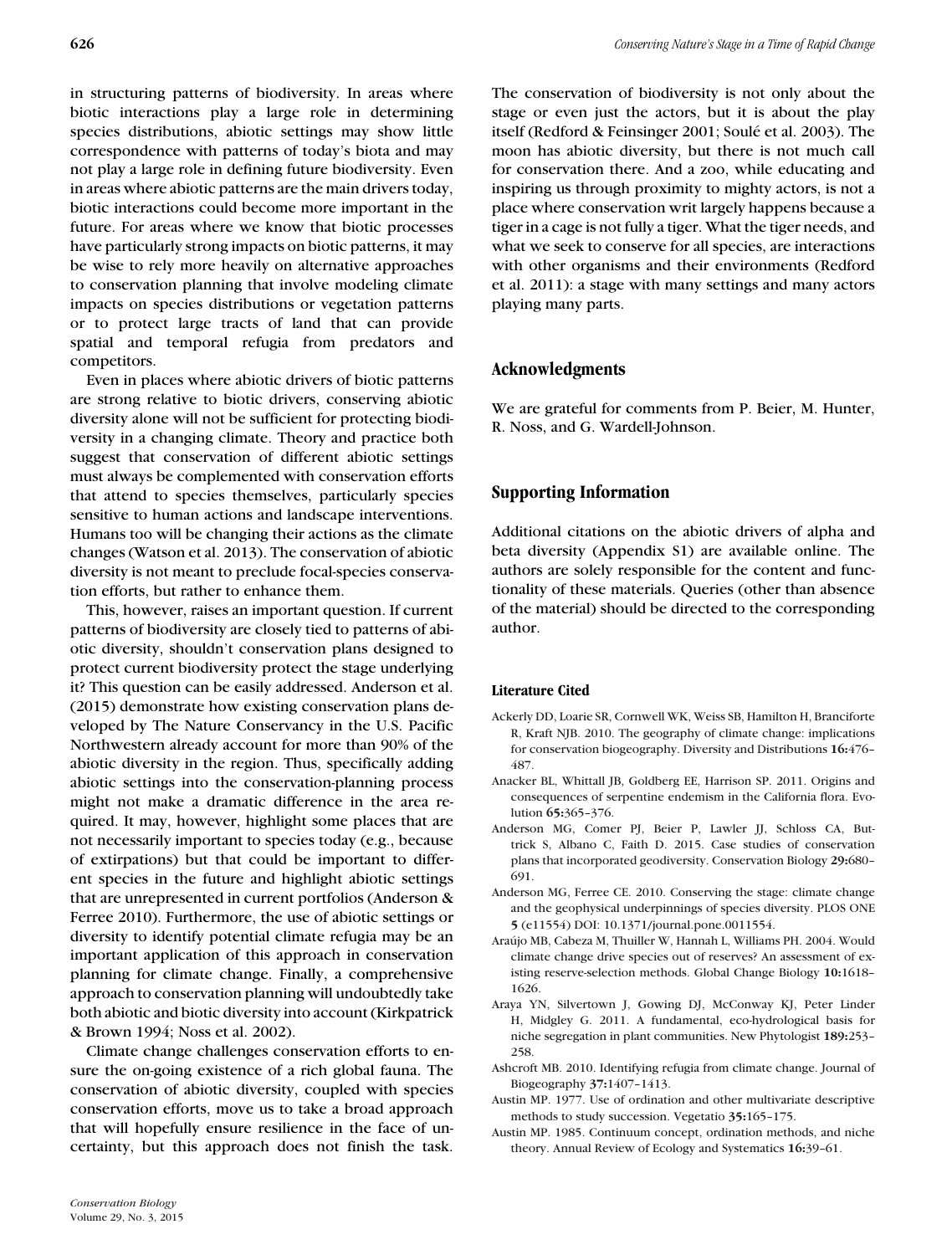- Balvanera P, Aguirre E. 2006. Tree diversity, environmental heterogeneity, and productivity in a Mexican tropical dry forest. Biotropica **38:**479–491.
- Barnosky AD, et al. 2011. Has the Earth's sixth mass extinction already arrived? Nature **471:**51–57.
- Beier P. 2012. Conceptualizing and designing corridors for climate change. Ecological Restoration **30:**312–319.
- Beier P, Brost B. 2010. Use of land facets to plan for climate change: conserving the arenas, not the actors. Conservation Biology **24:**701– 710.
- Beier P, Sutcliffe P, Hjort J, Faith DP, Pressey RL, Albuquerque F. 2015. Improving the use and evaluation of abiotic surrogates in conservation planning: a review of selection-based surrogacy tests. Conservation Biology **29:**668–679.
- Benton MJ. 2009. The red queen and the court jester: species diversity and the role of biotic and abiotic factors through time. Science **323:**728–732.
- Blois JL, Zarnetske PL, Fitzpatrick MC, Finnegan S. 2013. Climate change and the past, present, and future of biotic interactions. Science **341:**499–504.
- Brost B, Beier P. 2012. Use of land facets to design linkages for climate change. Ecological Applications **22:**87–103.
- Brubaker L. 1989. Vegetation history and anticipating future vegetation change. Pages 41–61 in Agee JK and Johnson DR, editors. Ecosystem Management for Parks and Wilderness. University of Washington Press, Seattle.
- Campbell G, Norman JM. 1998. Introduction to environmental biophysics. Springer Science and Business, New York.
- Cavieres L, Badano E, Sierra-Almeida A, Molina-Montenegro M. 2007. Microclimatic modifications of cushion plants and their consequences for seedling survival of native and non-native herbaceous species in the High Andes of Central Chile. Arctic, Antarctic, and Alpine Research **39:**229–236.
- Chen Z-Q, Benton MJ. 2012. The timing and pattern of biotic recovery following the end-Permian mass extinction. Nature Geoscience **5:**375–383.
- Clements FE. 1916. Plant succession: an analysis of the development of vegetation. Carnegie Institution of Washington, Washington, D.C.
- Corenblit D, Baas ACW, Bornette G, Darrozes J, Delmotte S, Francis RA, Gurnell AM, Julien F, Naiman RJ, Steiger J. 2011. Feedbacks between geomorphology and biota controlling earth surface processes and landforms: a review of foundation concepts and current understandings. Earth-Science Reviews **106:**207–331.
- Cowling R, Pressey R. 2001. Rapid plant diversification: planning for an evolutionary future. Proceedings of the National Academy of Science of the United States of America **98:**5452–5457.
- Davis EB, Koo MS, Conroy C, Patton JL, Moritz C. 2008. The California Hotspots Project: identifying regions of rapid diversification of mammals. Molecular ecology **17:**120–138.
- Dobrowski SZ. 2011. A climatic basis for microrefugia: the influence of terrain on climate. Global Change Biology **17:**1022–1035.
- Dobrowski SZ, Abatzoglou J, Swanson AK, Greenberg JA, Mynsberge AR, Holden ZA, Schwartz MK. 2013. The climate velocity of the contiguous United States during the 20th century. Global Change Biology **19:**241–251.
- Eliot C. 2007. Method and metaphysics in Clements's and Gleason's ecological explanations. Studies in History and Philosophy of Biological and Biomedical Sciences **38:**85–109.
- Ellison AM, et al. 2005. Loss of foundation species: consequences for the structure and dynamics of forested ecosystems. Frontiers in Ecology and the Environment **3:**479–486.
- Eriksson O. 2000. Functional roles of remnant plant populations in communities and ecosystems. Global Ecology and Biogeography **9:**443–449.
- Essenwanger OM. 2001. Classification of climates. Page 102 in World survey of climatology 1C, general climatology. Elsevier, Amsterdam.
- Fernandez-Going B, Harrison S. 2013. Climate interacts with soil to produce beta diversity in Californian plant communities. Ecology **94:**2007–2018.
- Francis AP, Currie DJ. 2003. A globally consistent richness–climate relationship for angiosperms. The American Naturalist **161:**523– 536.
- Gallardo-Cruz JA, Pérez-García EA, Meave JA. 2009. β-Diversity and vegetation structure as influenced by slope aspect and altitude in a seasonally dry tropical landscape. Landscape Ecology **24:**473– 482.
- Geiger LE, Aron RH, Todhunter P. 2009. The climate near the ground. 7th edition. Rowman & Littlefield Publishing Group, Lanham.
- Ghalambor CK, Huey RB, Martin PR, Tewksbury JJ, Wang G. 2006. Are mountain passes higher in the tropics? Janzen's hypothesis revisited. Integrative and Comparative Biology **46:**5–17.
- Gill JL, Blois JL, Benito B, Dobrowski SZ, Hunter Jr ML, McGuire J. 2015. Conserving the stage for 10,000 years: a paleoecological perspective on coarse-filter strategies. Conservation Biology **29:**640– 648.
- Gill JL, Williams JW, Jackson ST, Lininger KB, Robinson GS. 2009. Pleistocene megafaunal collapse, novel plant communities, and enhanced fire regimes in North America. Science **326:**1100– 1103.
- Gleason HA. 1926. The individualistic concept of the plant association. Journal of the Torrey Botanical Society **53:**7–26.
- Grimm EC, Watts WA, Jacobson Jr GL, Hansen BCS, Almquist HR, Dieffenbacher-Krall AC. 2006. Evidence for warm wet Heinrich events in Florida. Quaternary Science Reviews **25:**2197– 2211.
- Grinnell J. 1917. The niche-relationships of the California Thrasher. Auk **34:**427–433.
- Hampe A, Jump AS. 2011. Climate relicts: past, present, future. Annual Review of Ecology, Evolution, and Systematics **42:**313– 333.
- Harper JL. 1977. Population biology of plants. Academic Press, London.
- Heller NE, Hobbs RJ. 2014. Development of a natural practice to adapt conservation goals to global change. Conservation Biology **28:**696– 704.
- Heller NE, Zavaleta ES. 2009. Biodiversity management in the face of climate change: A review of 22 years of recommendations. Biological Conservation **142:**14–32.
- Hewitt G. 2000. The genetic legacy of the Quaternary ice ages. Nature **405:**907–913.
- Hobbs RJ, et al. 2006. Novel ecosystems: theoretical and management aspects of the new ecological world order. Global Ecology and Biogeography **15:**1–7.
- Holdridge LR. 1947. Determination of world plant formations from simple climatic data. Science **105:**367–368.
- Hole DG, Willis SG, Pain DJ, Fishpool LD, Butchart SHM, Collingham YC, Rahbek C, Huntley B. 2009. Projected impacts of climate change on a continent-wide protected area network. Ecology Letters **12:**420– 431.
- Holland PG, Steyn DG. 1975. Vegetational responses to latitudinal variations in slope angle and aspect. Journal of Biogeography **2:** 179.
- Hunter ML, Jacobson GL Jr, Webb T III. 1988. Paleoecology and the coarse-filter approach to maintaining biological diversity. Conservation Biology **2:**375–385.
- Hutchinson GE. 1959. Homage to Santa Rosalia or Why are there so many kinds of animals? American Naturalist **93:**145–159.
- Hutchinson GE. 1965. The ecological theater and the evolutionary play. Yale University Press, New Haven, Connecticut.
- IPCC. 2013. Climate Change 2013: The physical science basis. Contribution of Working Group I to the Fifth assessment report of the Intergovernmental Panel on Climate Change. Cambridge University Press, New York.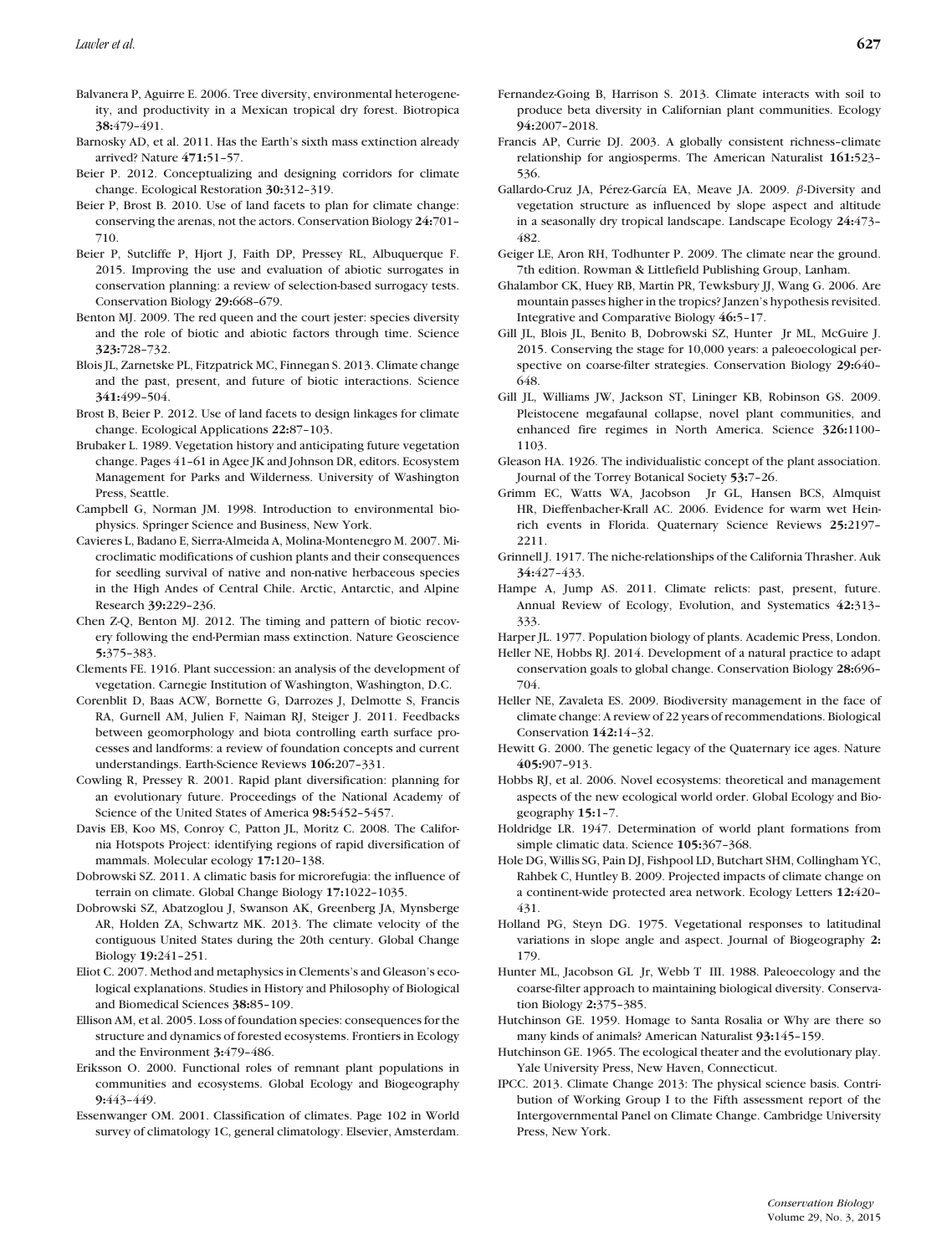- Jackson ST. 2009. Introduction: Humboldt, ecology, and the cosmos. Pages 1-46 in Jackson ST, editor. Essay on the geography of plants. University of Chicago Press, Chicago.
- James CW. 1961. Endemism in Florida. Brittonia **13:**225–244.
- Janzen D. 1967. Why mountain passes are higher in the tropics. The American Naturalist **101:**223–249.
- Jones CG, Lawton JH, Shachak M. 1996. Organisms as ecosystem engineers. Pages 130-147 in Samson FB, Knopf FL, editors. Ecosystem management. Springer, New York.
- Keppel G, Van Niel KP, Wardell-Johnson GW, Yates CJ, Byrne M, Mucina L, Schut AGT, Hopper SD, Franklin SE. 2012. Refugia: identifying and understanding safe havens for biodiversity under climate change. Global Ecology and Biogeography **21:**393–404.
- Kirkpatrick JB, Brown MJ. 1994. A comparison of direct and environmental domain approaches to planning reservation of forest higher plant communities and species in Tasmania. Conservation Biology **8:**217–224.
- Kruckeberg A. 1986. An essay: the stimulus of unusual geologies for plant speciation. Systematic Botany **11:**455–463.
- Kruckeberg AR. 2002. Geology and plant life. University of Washington Press, Seattle.
- Lenoir J, et al. 2013. Local temperatures inferred from plant communities suggest strong spatial buffering of climate warming across Northern Europe. Global Change Biology **19:**1470–1481.
- Loarie SR, Duffy PB, Hamilton H, Asner GP, Field CB, Ackerly DD. 2009. The velocity of climate change. Nature **462:**1052–1055.
- Luce CH, Abatzoglou JT, Holden ZA. 2013. The missing mountain water: slower westerlies decrease orographic enhancement in the Pacific Northwest USA. Science **342:**1360–1364.
- Lurgi M, López BC, Montova JM, 2012. Novel communities from climate change. Philosophical Transactions of the Royal Society of London B **367:**2913–2922.
- Mackey BG, Nix HA, Hutchinson MF, Macmahon JP, Fleming PM. 1988. Assessing representativeness of places for conservation reservation and heritage listing. Environmental Management **12:**502– 514.
- Marcott SA, Shakun JD, Clark PU, Mix AC. 2013. A reconstruction of regional and global temperature for the past 11,300 years. Science **339:**1198–1201.
- Margules CR, Pressey RL. 2000. Systematic conservation planning. Nature **405:**243–253.
- McGill BJ. 2010. Matters of scale. Science **328:**575–576.
- Melo AS, Rangel TFLVB, Diniz-Filho JAF. 2009. Environmental drivers of beta-diversity patterns in New-World birds and mammals. Ecography **32:**226–236.
- Mills LS, Soule ME, Doak DF. 1993. The keystone-species concept in ´ ecology and conservation. BioScience **43:**119–224.
- Myers N, Mittermeier RA, Mittermeier CA, da Fonseca GAB, Kent J. 2000. Biodiversity hotspots for conservation priorities. Nature **403:**853– 858.
- Noss RF. 2013. Forgotten grasslands of the south: natural history and conservation. Island Press, Washington, D.C.
- Noss RF, Carroll C, Vance-Borland K, Wuerthner G. 2002. A multicriteria assessment of the irreplaceability and vulnerability of sites in the Greater Yellowstone Ecosystem. Conservation Biology **16:**895– 908.
- Peel MC, Finlayson BL, McMahon TA. 2007. Updated world map of the Köppen-Geiger climate classification. Hydrology and Earth System Sciences **11:**1633–1644.
- Phillips SJ, Williams P, Midgley G, Archer A. 2008. Optimizing dispersal corridors for the cape proteaceae using network flow. Ecological Applications **18:**1200–1211.
- Pinsky ML, Worm B, Fogarty MJ, Sarmiento JL, Levin SA. 2013. Marine taxa track local climate velocities. Science **341:**1239–1242.
- Qian H, Badgley C, Fox DL. 2009. The latitudinal gradient of beta diversity in relation to climate and topography for mammals

in North America. Global Ecology and Biogeography **18:**111– 122.

- Rajakaruna N. 2004. The edaphic factor in the origin of plant species. International Geology Review **46:**471–478.
- Redford KH, et al. 2011. What does it mean to successfully conserve a (vertebrate) species? BioScience **61:**39–48.
- Redford KH, Feinsinger P. 2001. The half-empty forest: sustainable use and the ecology of interactions. Conservation of exploited species. Cambridge University Press, London.
- Sandel B, Arge L, Dalsgaard B, Davies RG, Gaston KJ, Sutherland WJ, Svenning JC. 2011. The influence of Late Quaternary climate-change velocity on species endemism. Science **334:**660– 664.
- Sanderson EW, Jaiteh M, Levy MA, Redford KH, Wannebo AV, Woolmer G. 2002. The human footprint and the last of the wild. BioScience **52:**891–904.
- Sanderson EW, Segan D, Watson J. 2015. Global geodiversity: How well protected is it? Conservation Biology **29:**649–656.
- Scherrer D, Körner C. 2010. Infra-red thermometry of alpine landscapes challenges climatic warming projections. Global Change Biology **16:**2602–2613.
- Schloss, CA, Lawler JJ, Larson ER, Papendick HL, Case MJ, Evans DM, DeLap JH, Langdon JGR, McRae BH, Hall SA. 2011. Systematic conservation planning in the face of climate change: bet-hedging on the Columbia Plateau. PLOS ONE **6** (e28788) DOI: 10.1371/journal.pone.0028788.
- Sgrò CM, Lowe AJ, Hoffmann AA. 2011. Building evolutionary resilience for conserving biodiversity under climate change. Evolutionary Applications **4:**326–337.
- Shakespeare W. 1599. As you like it. In Dusinberre J, editor. The Arden Shakespeare. Bloomsbury, London.
- Silvertown J, Dodd ME, Gowing DJG, Mountford JO. 1999. Hydrologically defined niches reveal a basis for species richness in plant communities. Nature **400:**61–63.
- Soulé ME, Estes JA, Berger J, Del Rio CM. 2003. Ecological effectiveness: conservation goals for interactive species. Conservation Biology **17:**1238–1250.
- Stephenson N. 1998. Actual evapotranspiration and deficit: biologically meaningful correlates of vegetation distribution across spatial scales. Journal of Biogeography **25:**855–870.
- Stewart JR, Lister AM. 2001. Cryptic northern refugia and the origins of the modern biota. Trends in Ecology & Evolution **16:**608– 613.
- Svenning J-C, Fløjgaard C, Baselga A. 2011. Climate, history and neutrality as drivers of mammal beta diversity in Europe: insights from multiscale deconstruction. The Journal of Animal Ecology **80:**393– 402.
- Svenning J-C, Sandel B. 2013. Disequilibrium vegetation dynamics under future climate change. American Journal of Botany **100:**1266– 1286.
- Tittensor DP, Mora C, Jetz W, Lotze HK, Ricard D, Berghe EV, Worm B. 2010. Global patterns and predictors of marine biodiversity across taxa. Nature **466:**1098–1101.
- Watson JEM, Iwamura T, Butt N. 2013. Mapping vulnerability and conservation adaptation strategies under climate change. Nature Climate Change **3:**989–994.
- Whittaker RH. 1967. Gradient analysis of vegetation. Biological Reviews **42:**207–264.
- Whittaker RH, Niering WA. 1965. Vegetation of the Santa Catalina Mountains, Arizona: a gradient analysis of the south slope. Ecology **46:** 429.
- Whittaker RJ, Willis KJ, Field R. 2001. Scale and species richness: towards a general, hierarchical theory of species diversity. Journal of Biogeography **28:**453–470.
- Whittier TR, Ringold PL, Herlihy AT, Pierson SM. 2008. A calciumbased invasion risk assessment for zebra and quagga mussels